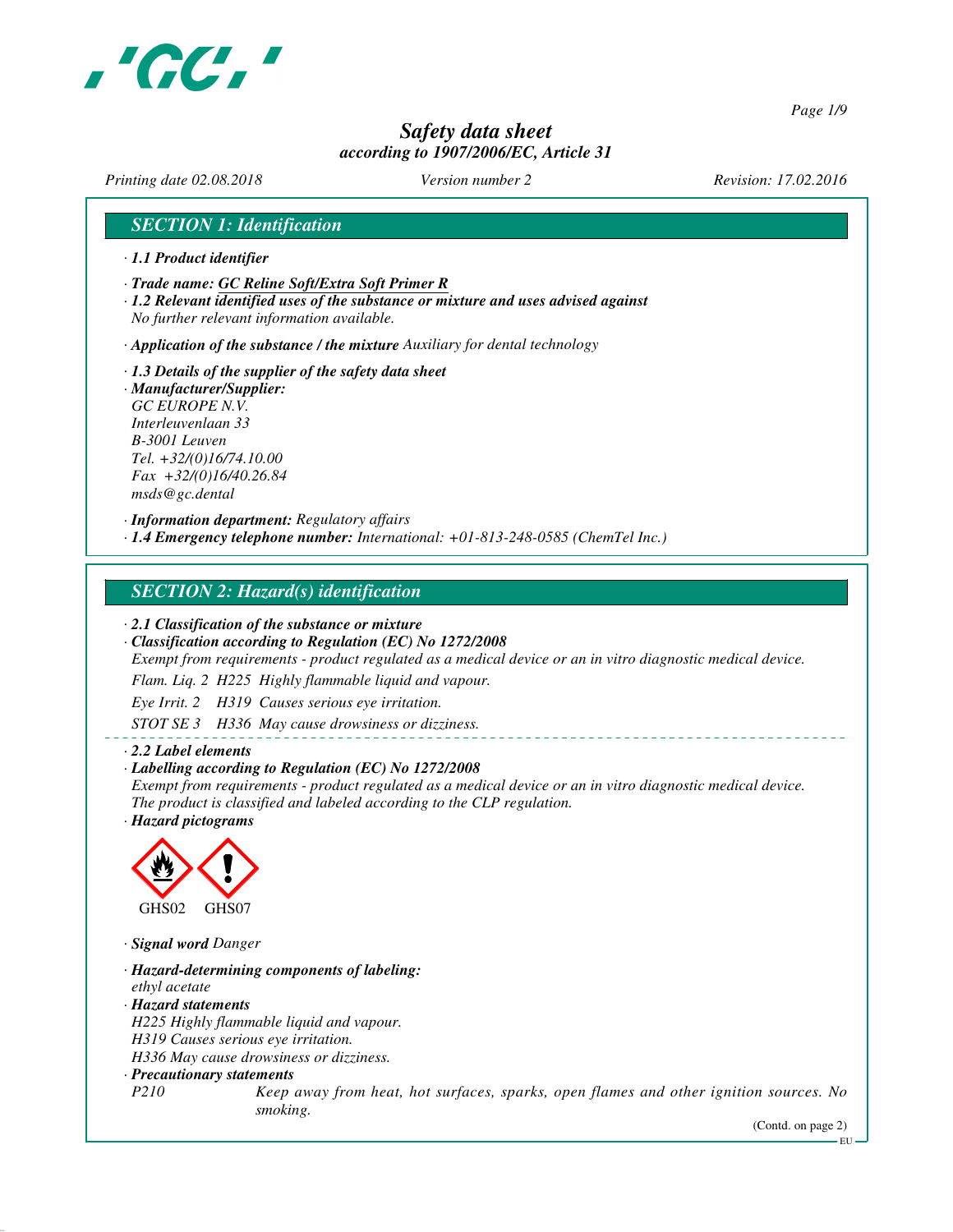*Printing date 02.08.2018 Version number 2 Revision: 17.02.2016*

## *Trade name: GC Reline Soft/Extra Soft Primer R*

|                                 | (Cond. of page 1)                                                                                          |
|---------------------------------|------------------------------------------------------------------------------------------------------------|
| P <sub>280</sub>                | Wear protective gloves / eye protection / face protection.                                                 |
|                                 | P303+P361+P353 IF ON SKIN (or hair): Take off immediately all contaminated clothing. Rinse skin with water |
|                                 | <i>for showerl.</i>                                                                                        |
|                                 | P305+P351+P338 IF IN EYES: Rinse cautiously with water for several minutes. Remove contact lenses, if      |
|                                 | present and easy to do. Continue rinsing.                                                                  |
| P <sub>405</sub>                | Store locked up.                                                                                           |
| <i>P501</i>                     | Dispose of contents/container in accordance with local/regional/national/international<br>regulations.     |
| $\cdot$ Additional information: |                                                                                                            |
|                                 | 10 % of the mixture consists of component(s) of unknown toxicity.                                          |
|                                 | Contains 10 % of components with unknown hazards to the aquatic environment.                               |
| $\cdot$ 2.3 Other hazards       |                                                                                                            |

*· Results of PBT and vPvB assessment*

*· PBT: Not applicable.*

*· vPvB: Not applicable.*

# *SECTION 3: Composition/information on ingredients*

#### *· 3.2 Chemical characterization: Mixtures*

*· Description:*

*Only substances required to be mentioned according to Annex II of regulation 1907/2006 are listed. Information on the other substances that may be present can be obtained upon request.*

#### *· Dangerous components:*

*141-78-6 ethyl acetate Flam. Liq. 2, H225; Eye Irrit. 2, H319; STOT SE 3, H336 75-<90%*

*· Additional information: For the wording of the listed hazard phrases refer to section 16.*

# *SECTION 4: First-aid measures*

#### *· 4.1 Description of first aid measures*

*· General information:*

*Immediately remove any clothing soiled by the product.*

*If symptoms persist consult doctor.*

*· After inhalation:*

*Supply fresh air. If required, provide artificial respiration. Keep patient warm. Consult doctor if symptoms persist. Take affected persons into fresh air and keep quiet.*

*· After skin contact: If skin irritation continues, consult a doctor.*

*· After eye contact:*

*Protect unharmed eye.*

*Rinse opened eye for several minutes under running water. Then consult a doctor.*

*· After swallowing:*

*Rinse out mouth and then drink plenty of water.*

*If symptoms persist consult doctor.*

*· 4.2 Most important symptoms and effects, both acute and delayed No further relevant information available.*

*· 4.3 Indication of any immediate medical attention and special treatment needed*

*No further relevant information available.*

(Contd. on page 3)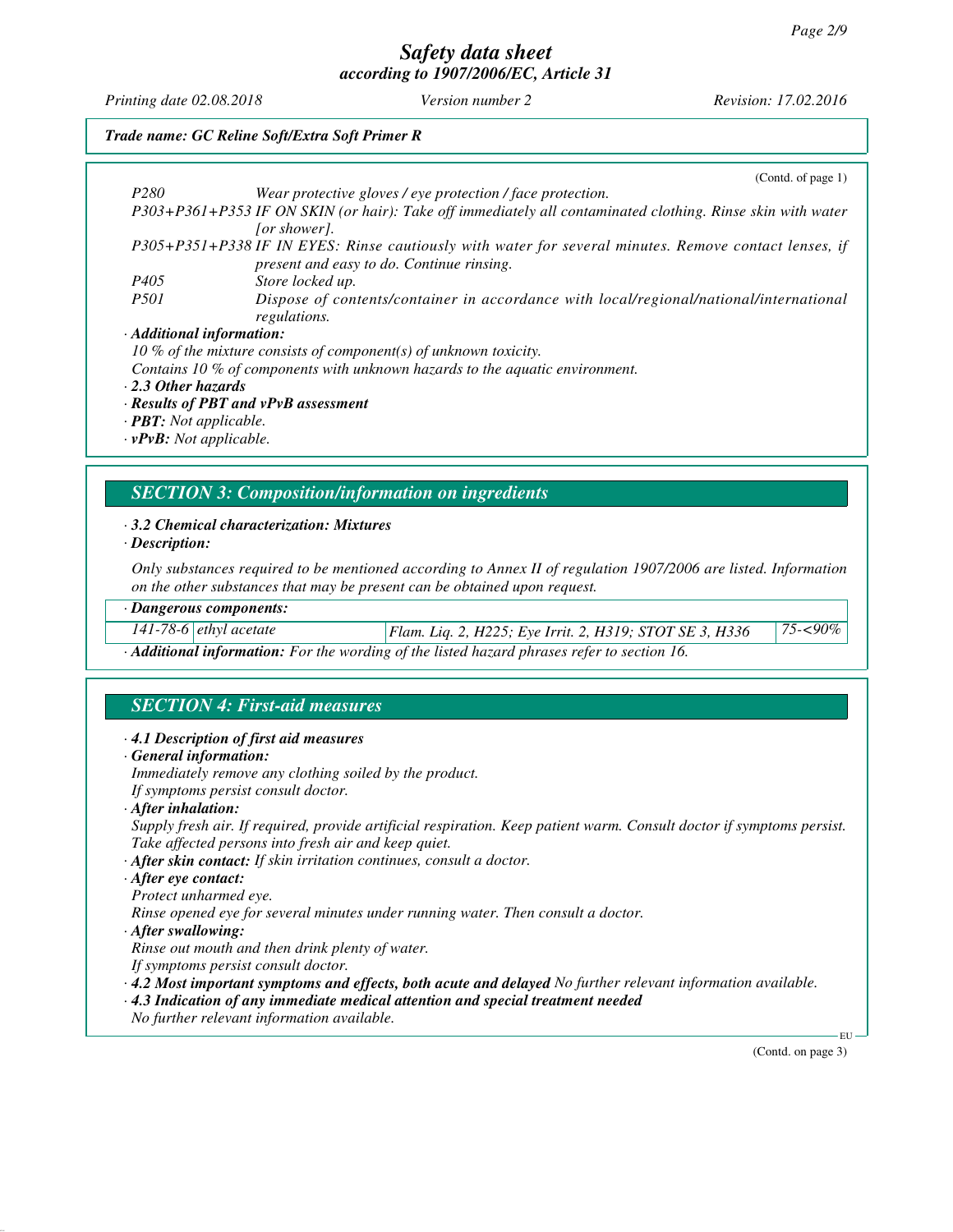*Printing date 02.08.2018 Version number 2 Revision: 17.02.2016*

*Trade name: GC Reline Soft/Extra Soft Primer R*

(Contd. of page 2)

#### *SECTION 5: Fire-fighting measures*

- *· 5.1 Extinguishing media*
- *· Suitable extinguishing agents: CO2, extinguishing powder or water spray. Fight larger fires with water spray or alcohol resistant foam. Use fire fighting measures that suit the environment.*
- *· For safety reasons unsuitable extinguishing agents: Water with full jet*
- *· 5.2 Special hazards arising from the substance or mixture*
- *Formation of toxic gases is possible during heating or in case of fire.*
- *· 5.3 Advice for firefighters*
- *· Protective equipment: Wear self-contained respiratory protective device.*
- *· Additional information*

*Dispose of fire debris and contaminated fire fighting water in accordance with official regulations.*

#### *SECTION 6: Accidental release measures*

- *· 6.1 Personal precautions, protective equipment and emergency procedures Remove persons from danger area. Keep away from ignition sources Avoid contact with the eyes and skin. Wear protective clothing. · 6.2 Environmental precautions:*
- *Do not allow product to reach sewage system or any water course. Do not allow to penetrate the ground/soil.*
- *· 6.3 Methods and material for containment and cleaning up: Ensure adequate ventilation. Absorb liquid components with liquid-binding material. Dispose of the collected material according to regulations.*
- *· 6.4 Reference to other sections See Section 7 for information on safe handling. See Section 8 for information on personal protection equipment. See Section 13 for disposal information.*

# *SECTION 7: Handling and storage*

- *· 7.1 Precautions for safe handling Ensure good ventilation/exhaustion at the workplace. Prevent formation of aerosols. Avoid contact with the eyes and skin. · Information about protection against explosions and fires: Keep ignition sources away - Do not smoke. Protect against electrostatic charges. Do not spray on a naked flame or any incandescent material.*
- *· 7.2 Conditions for safe storage, including any incompatibilities*
- *· Storage:*
- *· Requirements to be met by storerooms and receptacles: Store in a cool location. Store only in unopened original receptacles.*
- *· Information about storage in one common storage facility: Store away from foodstuffs.*

(Contd. on page 4)

EU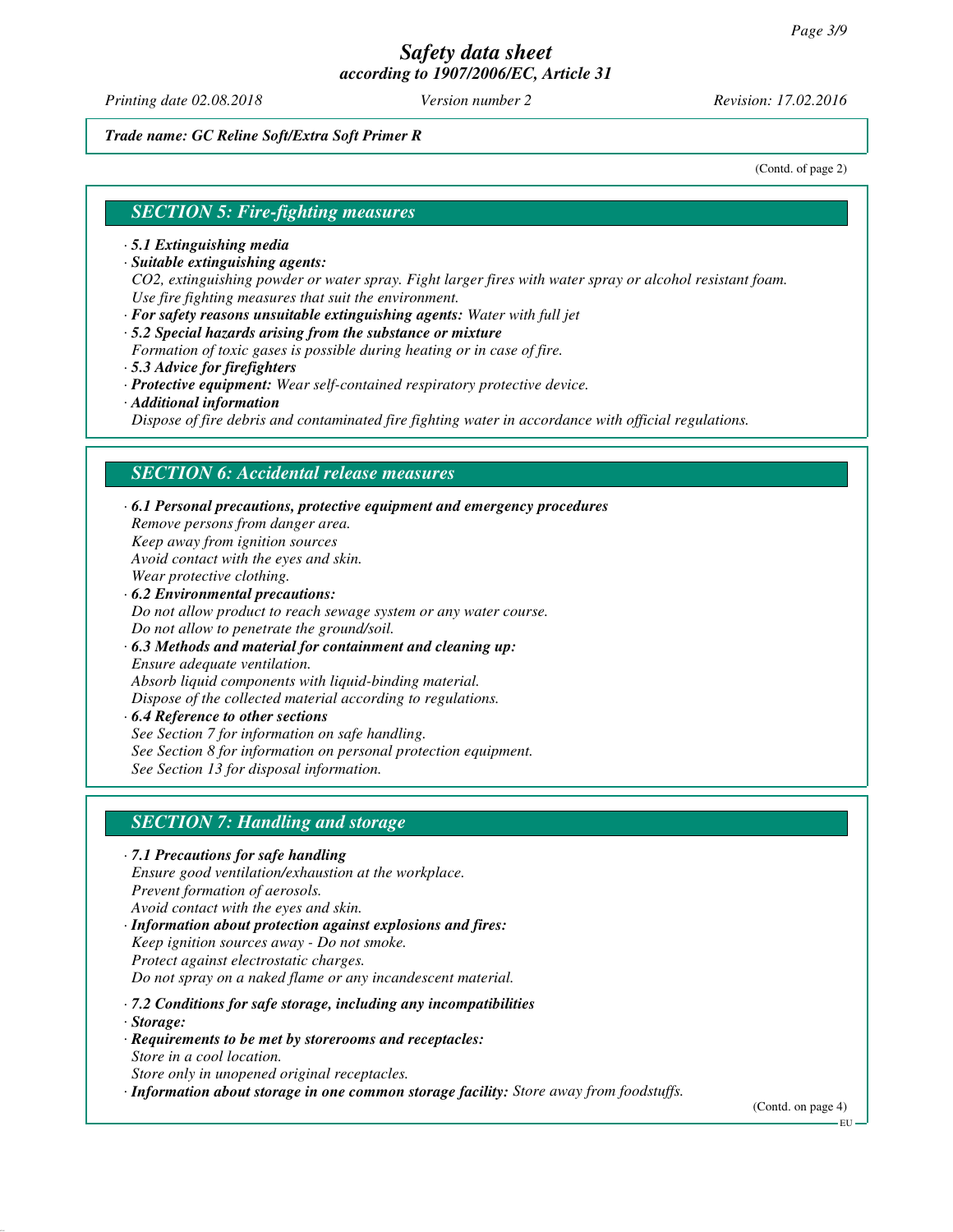*Printing date 02.08.2018 Version number 2 Revision: 17.02.2016*

(Contd. of page 3)

*Trade name: GC Reline Soft/Extra Soft Primer R*

*· Further information about storage conditions:*

*Keep receptacle tightly sealed. Store in cool, dry conditions in well sealed receptacles. Protect from heat and direct sunlight. Store in a cool place.*

*· 7.3 Specific end use(s) No further relevant information available.*

# *SECTION 8: Exposure controls/personal protection*

*· Additional information about design of technical systems: No further data; see item 7.*

*· 8.1 Control parameters*

*· Components with limit values that require monitoring at the workplace:*

*141-78-6 ethyl acetate*

*IOELV Short-term value: 1468 mg/m³, 400 ppm Long-term value: 734 mg/m³, 200 ppm*

*· Additional information: The lists that were valid during the creation were used as basis.*

*· 8.2 Exposure controls*

- *· Personal protective equipment:*
- *· General protective and hygienic measures:*

*The usual precautionary measures for handling chemicals should be followed.*

*Avoid contact with the eyes and skin.*

*Wash hands before breaks and at the end of work.*

*Keep away from foodstuffs, beverages and feed.*

*Immediately remove all soiled and contaminated clothing.*

- *· Breathing equipment: Suitable respiratory protective device recommended.*
- *· Protection of hands:*



*Protective gloves*

### *· Material of gloves*

*The selection of the suitable gloves does not only depend on the material, but also on further marks of quality and varies from manufacturer to manufacturer. As the product is a preparation of several substances, the resistance of the glove material can not be calculated in advance and has therefore to be checked prior to the application.*

*· Penetration time of glove material*

*The exact break through time has to be found out by the manufacturer of the protective gloves and has to be observed.*

*· Eye protection:*



(Contd. on page 5)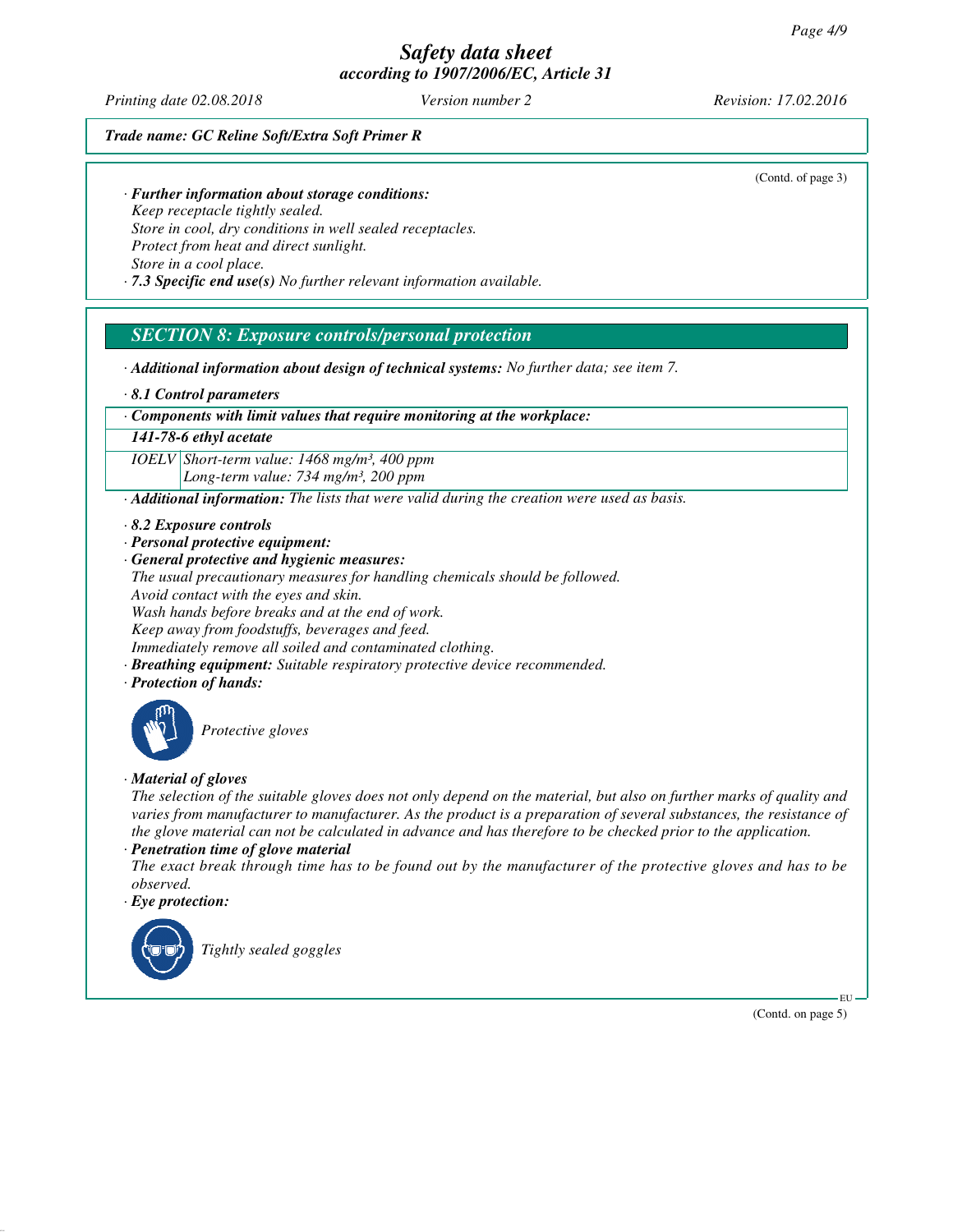*Printing date 02.08.2018 Version number 2 Revision: 17.02.2016*

*Trade name: GC Reline Soft/Extra Soft Primer R*

(Contd. of page 4)

| .9.1 Information on basic physical and chemical properties |                                               |
|------------------------------------------------------------|-----------------------------------------------|
| <b>General Information</b>                                 |                                               |
| $\cdot$ Appearance:                                        |                                               |
| Form:                                                      | Fluid                                         |
| Color:                                                     | Colorless                                     |
| $\cdot$ Odor:                                              | Ester-like                                    |
| · Odor threshold:                                          | Not determined.                               |
| $\cdot$ pH-value:                                          | Not determined.                               |
| Change in condition                                        |                                               |
| <b>Melting point/Melting range:</b>                        | -83 $^{\circ}C$                               |
| <b>Boiling point/Boiling range:</b>                        | $77^{\circ}C$                                 |
| · Flash point:                                             | $-I$ $^{\circ}C$                              |
| · Flammability (solid, gaseous):                           | Not applicable.                               |
| · Ignition temperature:                                    | Undetermined.                                 |
| · Decomposition temperature:                               | Not determined.                               |
| · Auto igniting:                                           | Product is not selfigniting.                  |
| · Danger of explosion:                                     | Product does not present an explosion hazard. |
| · Explosion limits:                                        |                                               |
| Lower:                                                     | 2.1 Vol $\%$                                  |
| <b>Upper:</b>                                              | 11.5 Vol %                                    |
| · Vapor pressure:                                          | Not determined.                               |
| $\cdot$ Density at 20 $\degree$ C:                         | $0.9$ g/cm <sup>3</sup>                       |
| · Relative density                                         | Not determined.                               |
| · Vapor density                                            | Not determined.                               |
| $\cdot$ Evaporation rate                                   | Not determined.                               |
| · Solubility in / Miscibility with                         |                                               |
| Water:                                                     | Fully miscible.                               |
| · Partition coefficient (n-octanol/water): Not determined. |                                               |
| · Viscosity:                                               |                                               |
| Dynamic:                                                   | Not determined.                               |
| Kinematic:                                                 | Not determined.                               |
| · Solvent content:                                         |                                               |
| Organic solvents:                                          | $90.0 \%$                                     |
| $VOC$ (EC)                                                 | 810.0 g/l                                     |
| .9.2 Other information                                     | No further relevant information available.    |

# *SECTION 10: Stability and reactivity*

*· 10.1 Reactivity No further relevant information available.*

*· 10.2 Chemical stability*

*· Thermal decomposition / conditions to be avoided: No decomposition if used according to specifications.*

*· 10.3 Possibility of hazardous reactions No dangerous reactions known.*

(Contd. on page 6)

 $-EU -$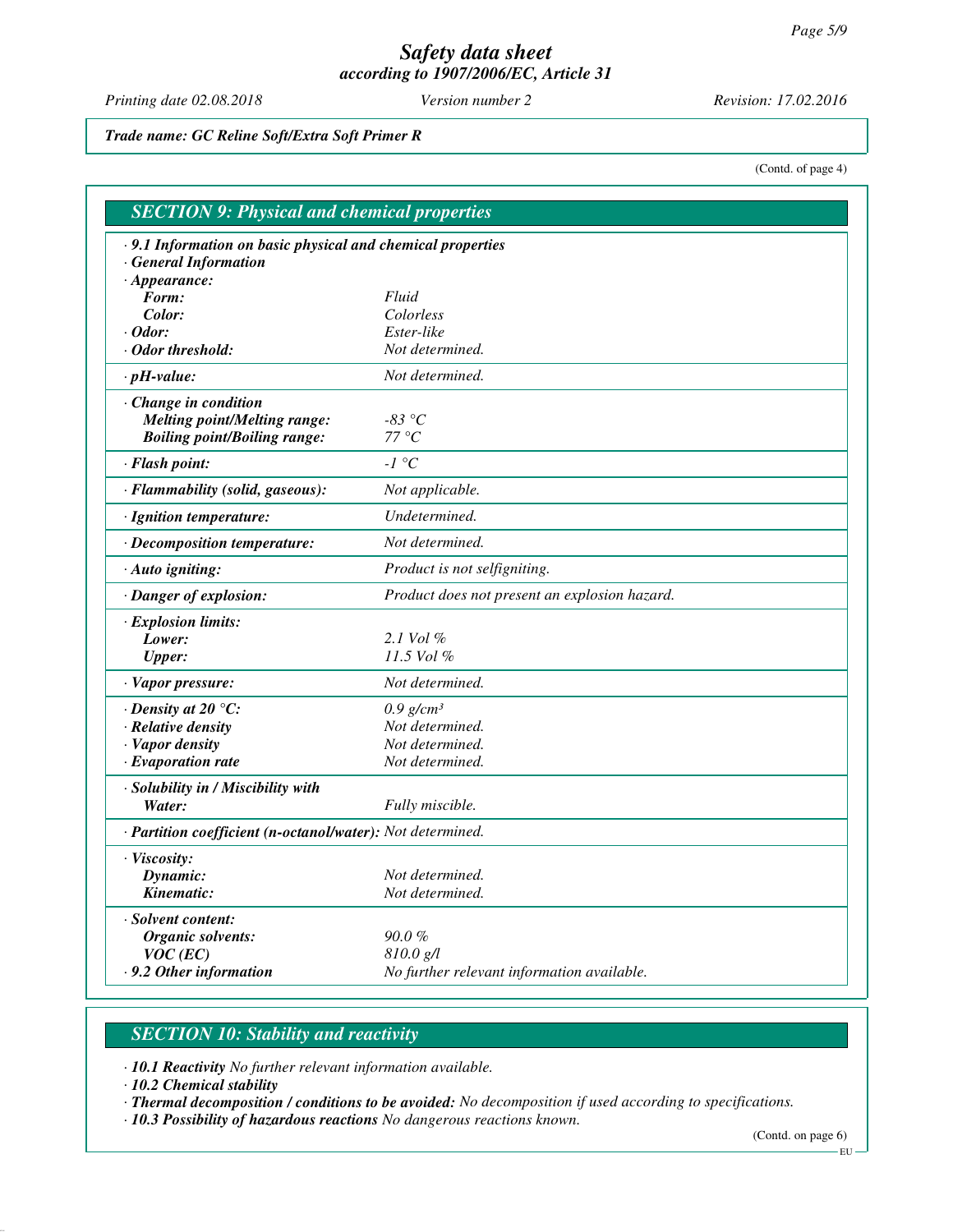*Printing date 02.08.2018 Version number 2 Revision: 17.02.2016*

(Contd. of page 5)

*Trade name: GC Reline Soft/Extra Soft Primer R*

- *· 10.4 Conditions to avoid No further relevant information available.*
- *· 10.5 Incompatible materials: No further relevant information available.*

*· 10.6 Hazardous decomposition products: No dangerous decomposition products known.*

# *SECTION 11: Toxicological information*

*· 11.1 Information on toxicological effects*

*· Acute toxicity: Based on available data, the classification criteria are not met.*

#### *· LD/LC50 values that are relevant for classification:*

#### *141-78-6 ethyl acetate*

*Oral LD50 4935 mg/kg (rabbit)*

*Inhalative LC50/4 h 1600 mg/l (rat (f+m))*

*· Primary irritant effect:*

*· on the skin: Based on available data, the classification criteria are not met.*

*· on the eye:*

*Causes serious eye irritation.*

- *· Sensitization: Based on available data, the classification criteria are not met.*
- *· Additional toxicological information:*

*· OSHA-Ca (Occupational Safety & Health Administration)*

*None of the ingredients is listed.*

*· Repeated dose toxicity No further relevant information available.*

*· CMR effects (carcinogenity, mutagenicity and toxicity for reproduction) No further relevant information available.*

*· Germ cell mutagenicity Based on available data, the classification criteria are not met.*

*· Carcinogenicity Based on available data, the classification criteria are not met.*

*· Reproductive toxicity Based on available data, the classification criteria are not met.*

*· STOT-single exposure*

*May cause drowsiness or dizziness.*

*· STOT-repeated exposure Based on available data, the classification criteria are not met.*

*· Aspiration hazard Based on available data, the classification criteria are not met.*

### *SECTION 12: Ecological information*

*· 12.1 Toxicity*

*· Aquatic toxicity: No further relevant information available.*

*· 12.2 Persistence and degradability No further relevant information available.*

- *· 12.3 Bioaccumulative potential No further relevant information available.*
- *· 12.4 Mobility in soil No further relevant information available.*
- *· Additional ecological information:*

*· General notes:*

*Water hazard class 1 (Self-assessment): slightly hazardous for water*

*Do not allow undiluted product or large quantities of it to reach ground water, water course or sewage system.*

- *· 12.5 Results of PBT and vPvB assessment*
- *· PBT: Not applicable.*
- *· vPvB: Not applicable.*
- *· 12.6 Other adverse effects No further relevant information available.*

(Contd. on page 7)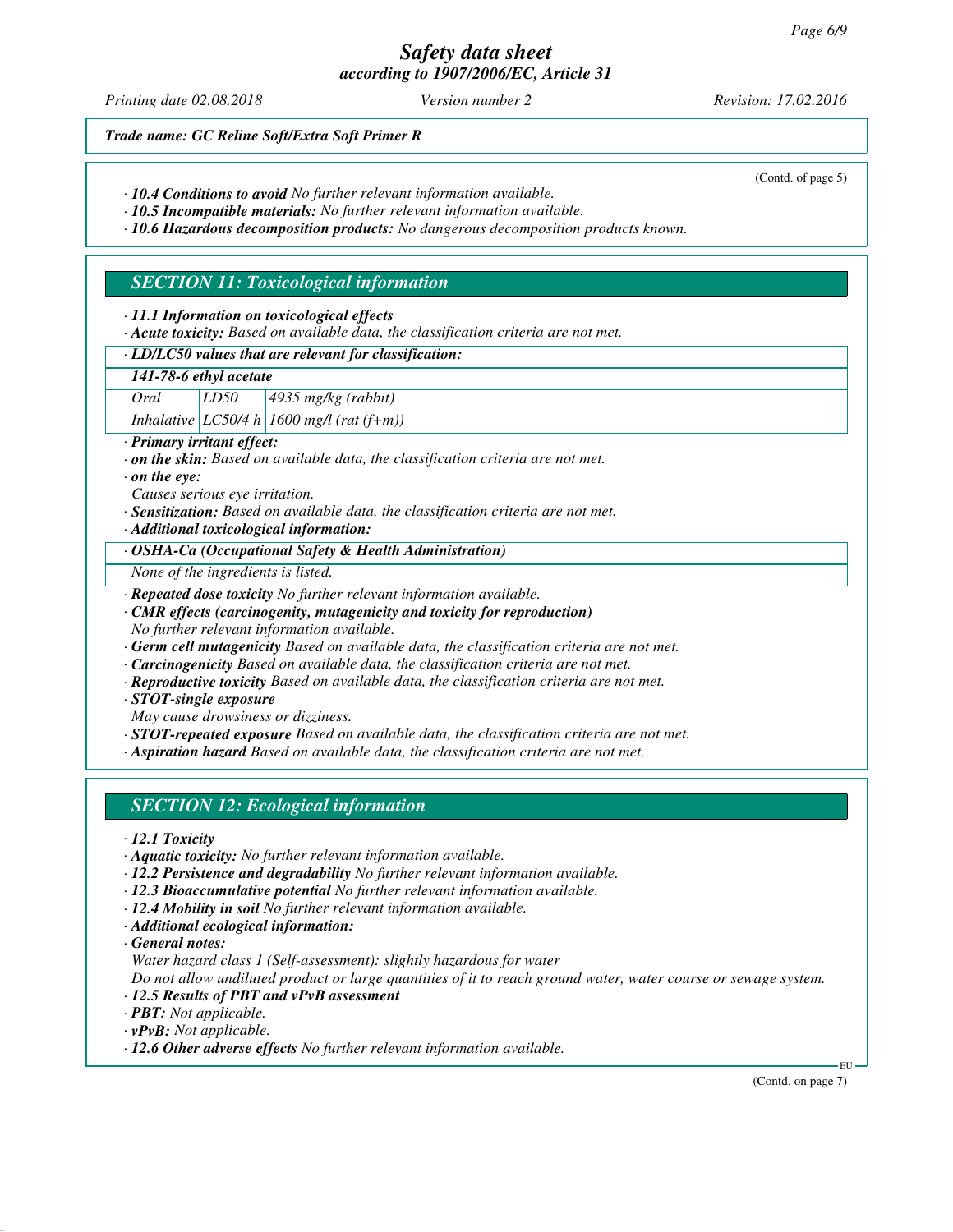*Printing date 02.08.2018 Version number 2 Revision: 17.02.2016*

*Trade name: GC Reline Soft/Extra Soft Primer R*

(Contd. of page 6)

# *SECTION 13: Disposal considerations*

#### *· 13.1 Waste treatment methods*

*· Recommendation:*

*Must not be disposed of together with household garbage. Do not allow product to reach sewage system.*

*· European waste catalogue*

| 18 00 00   WASTES FROM HUMAN OR ANIMAL HEALTH CARE AND/OR RELATED RESEARCH (except |
|------------------------------------------------------------------------------------|
| kitchen and restaurant wastes not arising from immediate health care)              |

*18 01 00 wastes from natal care, diagnosis, treatment or prevention of disease in humans*

*18 01 06\* chemicals consisting of or containing hazardous substances*

*· Uncleaned packagings:*

*· Recommendation: Disposal must be made according to official regulations.*

*· Recommended cleansing agent: Water, if necessary with cleansing agents.*

| $\cdot$ 14.1 UN-Number                                         |                                                     |
|----------------------------------------------------------------|-----------------------------------------------------|
| · ADR, IMDG, IATA                                              | <i>UN1173</i>                                       |
|                                                                |                                                     |
| $\cdot$ 14.2 UN proper shipping name                           |                                                     |
| $\cdot$ <i>DOT</i><br>$\cdot$ ADR                              | Ethyl acetate mixture<br>1173 ETHYL ACETATE mixture |
| $\cdot$ IMDG, IATA                                             | <b>ETHYL ACETATE</b> mixture                        |
|                                                                |                                                     |
| $\cdot$ 14.3 Transport hazard class(es)                        |                                                     |
| $\cdot$ <i>ADR</i>                                             |                                                     |
|                                                                |                                                     |
|                                                                |                                                     |
| · Class                                                        | $3(F1)$ Flammable liquids                           |
| $\cdot$ Label                                                  | $\mathcal{E}$                                       |
| · IMDG, IATA                                                   |                                                     |
|                                                                |                                                     |
|                                                                |                                                     |
| $\cdot$ Class                                                  | 3 Flammable liquids                                 |
| $-Label$                                                       | 3                                                   |
| · 14.4 Packing group                                           |                                                     |
| · ADR, IMDG, IATA                                              | $I\!I$                                              |
| $\cdot$ 14.5 Environmental hazards:                            |                                                     |
| · Marine pollutant:                                            | N <sub>O</sub>                                      |
|                                                                |                                                     |
| · 14.6 Special precautions for user<br>· Danger code (Kemler): | Warning: Flammable liquids<br>33                    |
| · EMS Number:                                                  | $F-E,S-D$                                           |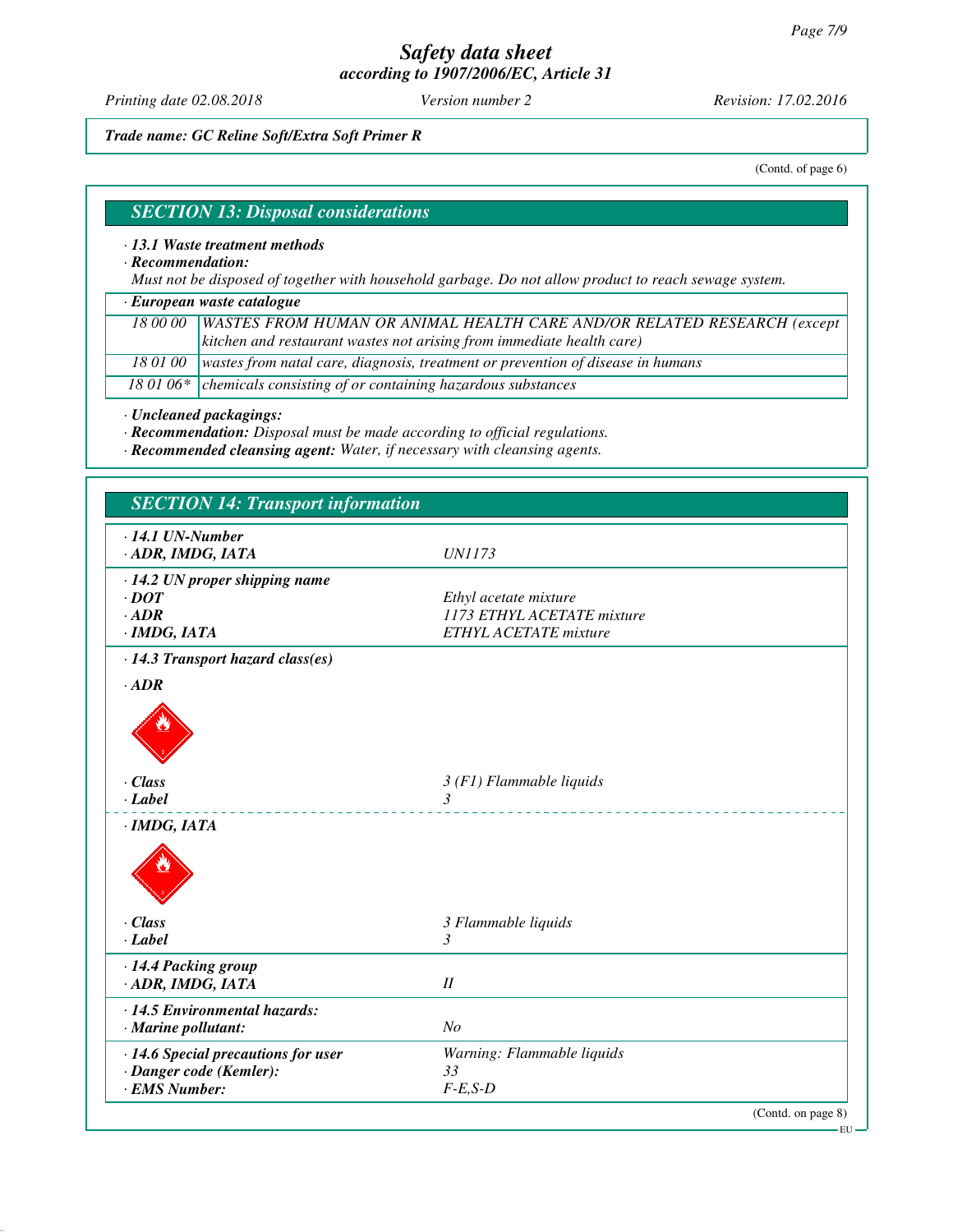*Printing date 02.08.2018 Version number 2 Revision: 17.02.2016*

*Trade name: GC Reline Soft/Extra Soft Primer R*

|                                                                                                | (Contd. of page 7)                               |
|------------------------------------------------------------------------------------------------|--------------------------------------------------|
| · Stowage Category                                                                             | B                                                |
| $\cdot$ 14.7 Transport in bulk according to Annex II of<br><b>MARPOL73/78 and the IBC Code</b> | Not applicable.                                  |
| · Transport/Additional information:                                                            |                                                  |
| $\cdot$ ADR                                                                                    |                                                  |
| $\cdot$ Limited quantities (LQ)                                                                | 1L                                               |
| $\cdot$ Excepted quantities (EQ)                                                               | Code: E2                                         |
|                                                                                                | Maximum net quantity per inner packaging: 30 ml  |
|                                                                                                | Maximum net quantity per outer packaging: 500 ml |
| · Transport category                                                                           |                                                  |
| · Tunnel restriction code                                                                      | D/E                                              |
| $\cdot$ IMDG                                                                                   |                                                  |
| $\cdot$ Limited quantities (LQ)                                                                | 1L                                               |
| $\cdot$ Excepted quantities (EQ)                                                               | Code: E2                                         |
|                                                                                                | Maximum net quantity per inner packaging: 30 ml  |
|                                                                                                | Maximum net quantity per outer packaging: 500 ml |
| · UN "Model Regulation":                                                                       | UN 1173 ETHYL ACETATE MIXTURE, 3, II             |

#### *SECTION 15: Regulatory information*

*· 15.1 Safety, health and environmental regulations/legislation specific for the substance or mixture · Sara*

*· Section 355 (extremely hazardous substances):*

*None of the ingredient is listed.*

*· Section 313 (Specific toxic chemical listings):*

*None of the ingredients is listed.*

*· Proposition 65*

*· Chemicals known to cause cancer:*

*None of the ingredients is listed.*

*· Chemicals known to cause reproductive toxicity for females:*

*None of the ingredients is listed.*

*· Chemicals known to cause reproductive toxicity for males:*

*None of the ingredients is listed.*

*· Chemicals known to cause developmental toxicity:*

*None of the ingredients is listed.*

*· Carcinogenic categories*

*· EPA (Environmental Protection Agency)*

*None of the ingredients is listed.*

*· TLV (Threshold Limit Value established by ACGIH)*

*None of the ingredients is listed.*

*· MAK (German Maximum Workplace Concentration)*

*None of the ingredients is listed.*

(Contd. on page 9)

EU